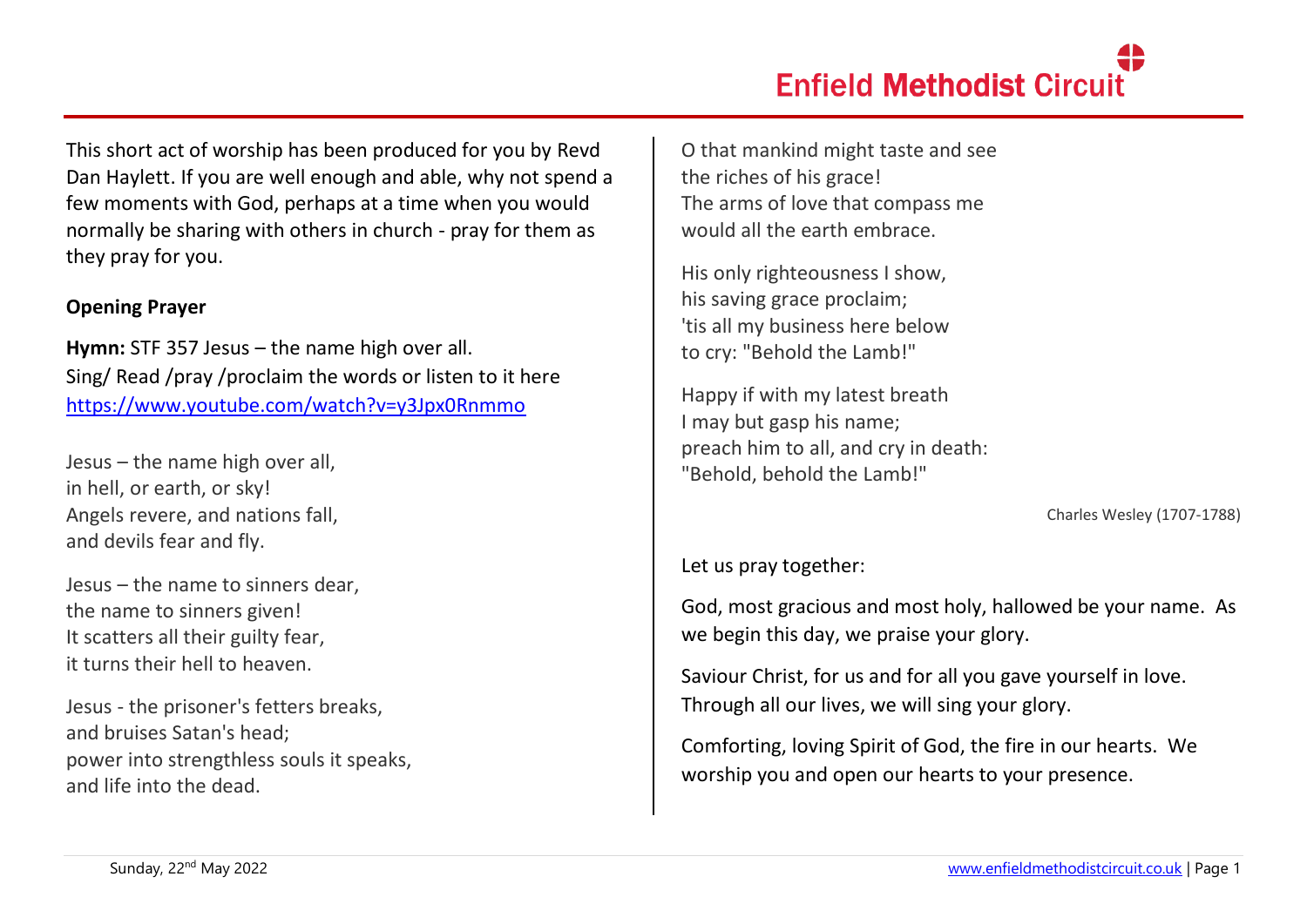With all creation, we turn to you today, loving God. Open our eyes to your glory, our ears to your Word of life and our hearts to your perfect love and peace.

In the name of Christ, we bring our worship. Amen.

#### **Today's Reading from the New Testament**

Acts 16:9-15 (NRSV):

**<sup>9</sup>**During the night Paul had a vision: there stood a man of Macedonia pleading with him and saying, "Come over to Macedonia and help us." **<sup>10</sup>**When he had seen the vision, we immediately tried to cross over to Macedonia, being convinced that God had called us to proclaim the good news to them.

**<sup>11</sup>**We therefore set sail from Troas and took a straight course to Samothrace, the following day to Neapolis, **<sup>12</sup>** and from there to Philippi, which is a leading city of the district of Macedonia and a Roman colony. We remained in this city for some days. **<sup>13</sup>**On the Sabbath day we went outside the gate by the river, where we supposed there was a place of prayer, and we sat down and spoke to the women who had gathered there. **<sup>14</sup>**A certain woman named Lydia, a worshiper of God, was listening to us; she was from the city of Thyatira and a dealer in purple cloth. The Lord opened her heart to listen

eagerly to what was said by Paul. **<sup>15</sup>**When she and her household were baptized, she urged us, saying, "If you have judged me to be faithful to the Lord, come and stay at my home." And she prevailed upon us.

#### **Today's Gospel Reading:**

After this there was a festival of the Jews, and Jesus went up to Jerusalem.

**<sup>2</sup>**Now in Jerusalem by the Sheep Gate there is a pool, called in Hebrew Beth-zatha, which has five porticoes. **<sup>3</sup>** In these lay many ill, blind, lame, and paralyzed people. **<sup>5</sup>**One man was there who had been ill for thirty-eight years. **<sup>6</sup>**When Jesus saw him lying there and knew that he had been there a long time, he said to him, "Do you want to be made well?" **<sup>7</sup>** The ill man answered him, "Sir, I have no one to put me into the pool when the water is stirred up, and while I am making my way someone else steps down ahead of me." **<sup>8</sup>** Jesus said to him, "Stand up, take your mat and walk." **<sup>9</sup>**At once the man was made well, and he took up his mat and began to walk.

Now that day was a Sabbath.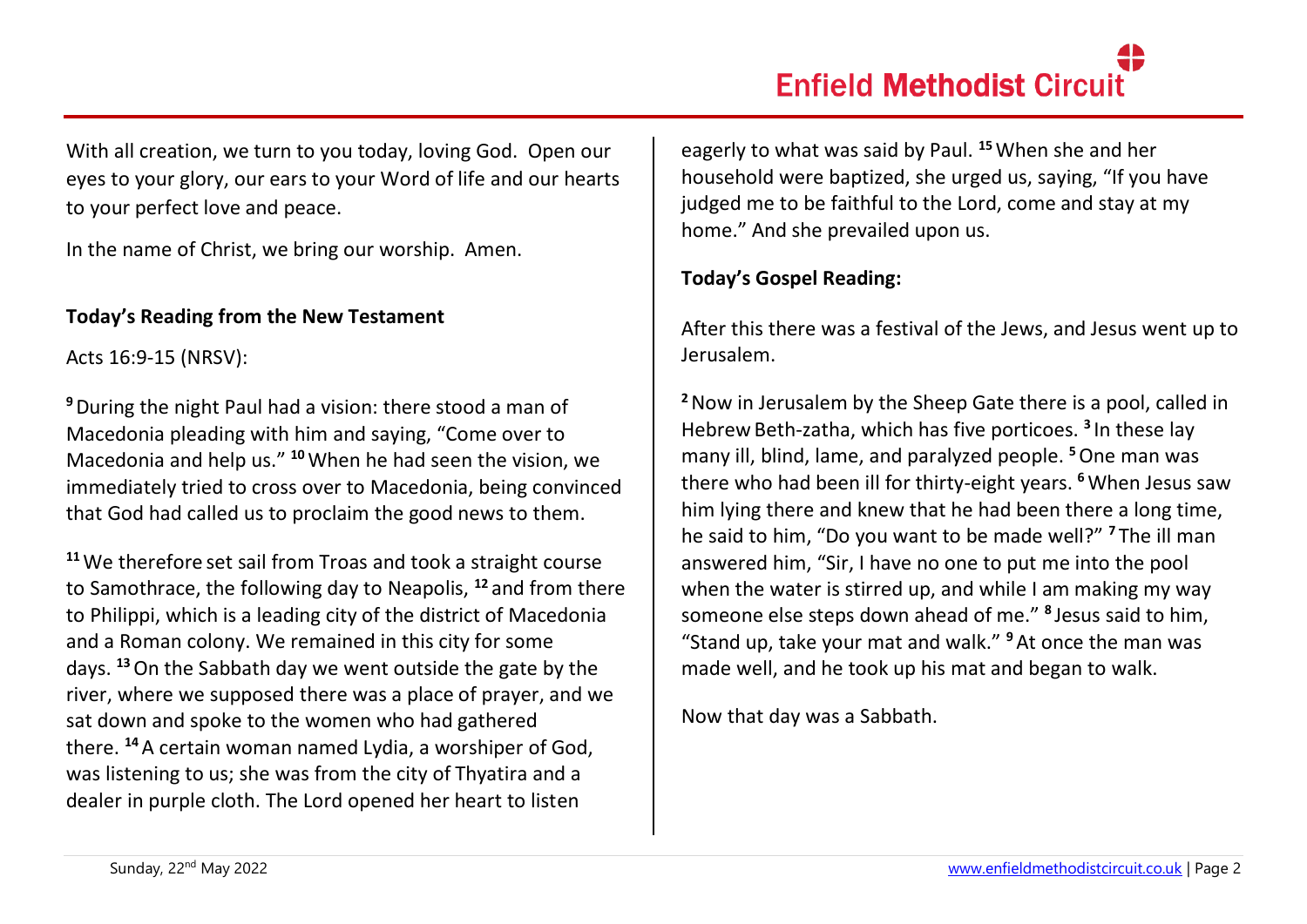#### **Time to Reflect**

At the end of the Gospel reading the punchline, "Now that day was a Sabbath", tells us that what we have heard in Jesus' encounter at the Sheep Gate pool is a story about priorities. Will Jesus conform to the expectations of the leaders and others (perhaps even the man who is offered healing)? Or will Jesus act? Is it that, as we hear elsewhere, the Sabbath has been made for humans, or vice versa?

In the healing work of Jesus, God's kingdom priority is expressed. We are not designed to be stuck in the circumstances that threaten to hold us. We are designed rather for newness of life, for fullness of resurrection living. In these concerns, Jesus seems to be in a hurry.

At the pool in Jerusalem gathered all who would get themselves, sometimes with assistance, into the healing springs. In Western understandings, we often miss the deep meaning of the story behind the healing. We are sometimes tempted to think solely in terms of "disease", the physical ailments of those who gathered and miss the wider implications. In Jesus' day by the pools of Jerusalem, it is the social networks and relationships that have become disordered. A person in need of healing and wholeness stood apart from society, just as we heard with the man who had no friends to help him into the pool. But in an even worse position would be someone who claimed they found healing on the Sabbath, for they would be challenging the covenant relationship between God and all creation.

What Jesus brings about, by not waiting for the Sabbath to pass, is a healing which challenges all the assumptions of those watching on and offers a reordering of Kingdom priorities. No wonder he asks the man, "Do you want to be made well?". Healing, in this way, on the Sabbath, carried significant implications to live up to.

In Robert Capon's book, *Between Noon and Three: Romance, Law and the Outrage of Grace* (Eerdmans, 1997) Capon explores the potentially offensive and radical nature of forgiveness. He offers three modern day parables that challenge us to stretch our understandings of forgiveness, Jesus-style, where:

"...his breaking of the sabbath seems pointless and unnecessary. He is not performing a good deed that, if delayed, would become unperformable. This is not a man who needs immediate rescue, not a man laying unconscious in a burning house. This is not even a man whose case is like the one Jesus cites to justify the healing -- a sheep fallen into a pit who would drown if left till sundown."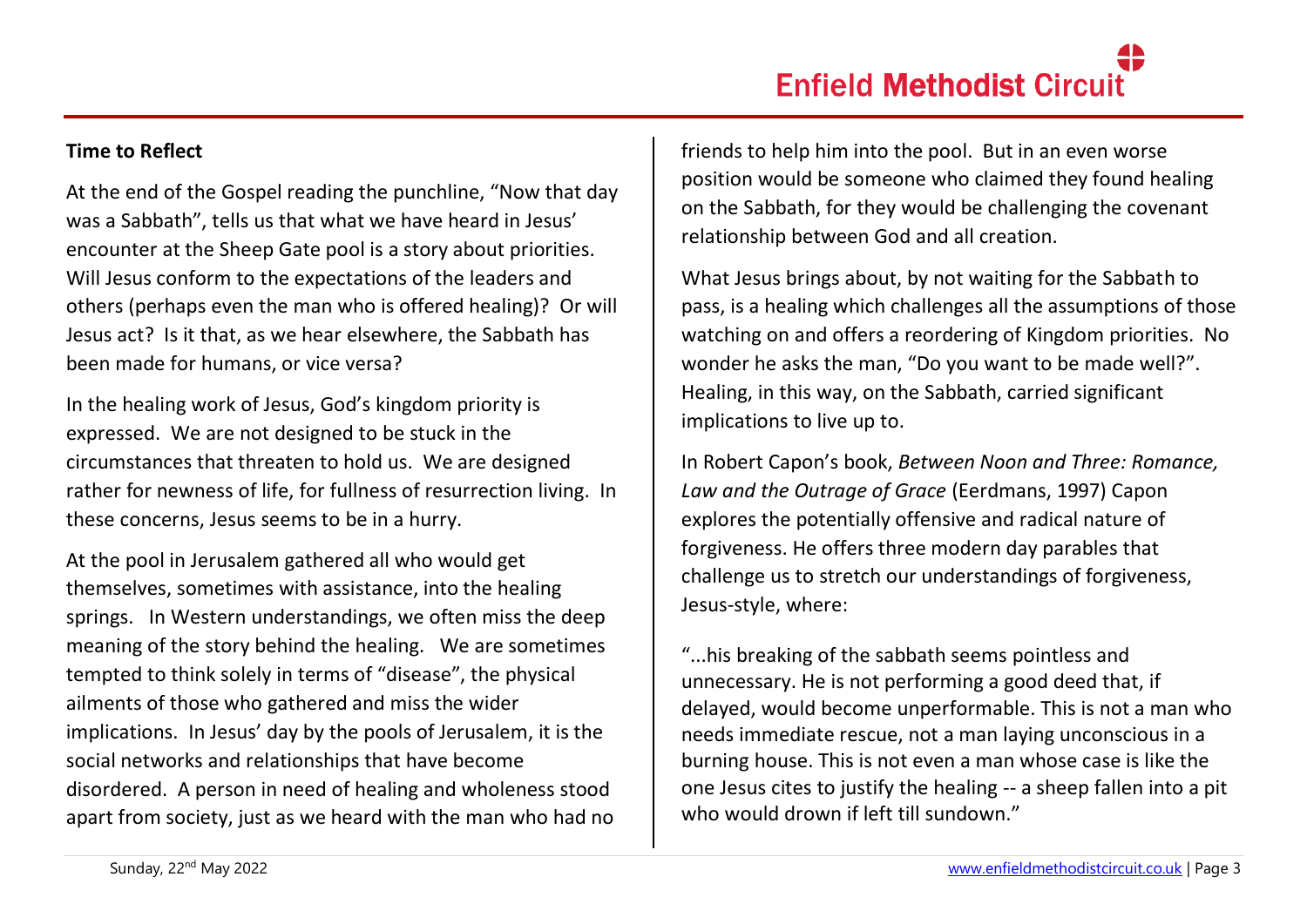For 38 years, the man has been coming to the same pool. Capon is asking, what made Jesus act *now*, on this Sabbath? And perhaps, we might also ask what makes Jesus approach *this* man and offer healing and wholeness, and not the others?

Perhaps there are some hints at potential responses to these questions. Is it that the man's 38 years of suffering are just shy of the 40 wilderness days of Israel, or is it that 40 years was the usual life expectancy? Is the Fourth Gospel drawing a parallel with the isolation of wilderness and the man's condition or is it that Jesus comes to bring life to all, at any and every stage of life?

Another perspective, as so often in the fourth Gospel, is the contrast between the one considered in need of healing and wholeness and the religious leaders and other onlookers. The man in John 5 is enabled to stand and to be brought back into full community. Those who are more concerned about the timing of the healing and the day of the week miss what it is actually going on. It is their expectations and their understandings that are dis-eased by the encounter as Jesus muddies the waters of what people thought they knew about God, and about God's kingdom.

So Jesus notices, stops, and acts. He acts in the right way at the wrong time, deliberately confounding the expectations of those who wanted to see God acting, and of those who imagined they had no one to help them. Jesus' actions free the man and open up the possibility that others too might be drawn into understanding how the kingdom priorities might be truly life giving and healing.

In Acts we caught a glimpse of what happens when people are able to "take up their mat" and begin to see what Jesus is doing. The narrative switches to the "we" passages of Acts, which may possibly indicate Luke's own eyewitness accounts in authorship. On the Sabbath Paul and the others meet with Lydia, a wealthy cloth dealer. At her leading, her whole household are baptized and as her heart is opened, so she opens her home to the disciples. Lydia becomes a model for someone who is prepared to hear and take to heart the new sense of God's priority, as the good news stirs her up in new ways. No one is excluded from this healing and renewing power of God in Christ.

Jesus comes to show us God's priorities for us all, and those always are the things that make for our flourishing and resilient following.

What is it the healing we wait for? What do we long the Sabbath breaking Jesus to do in us and around us? How might we be made well?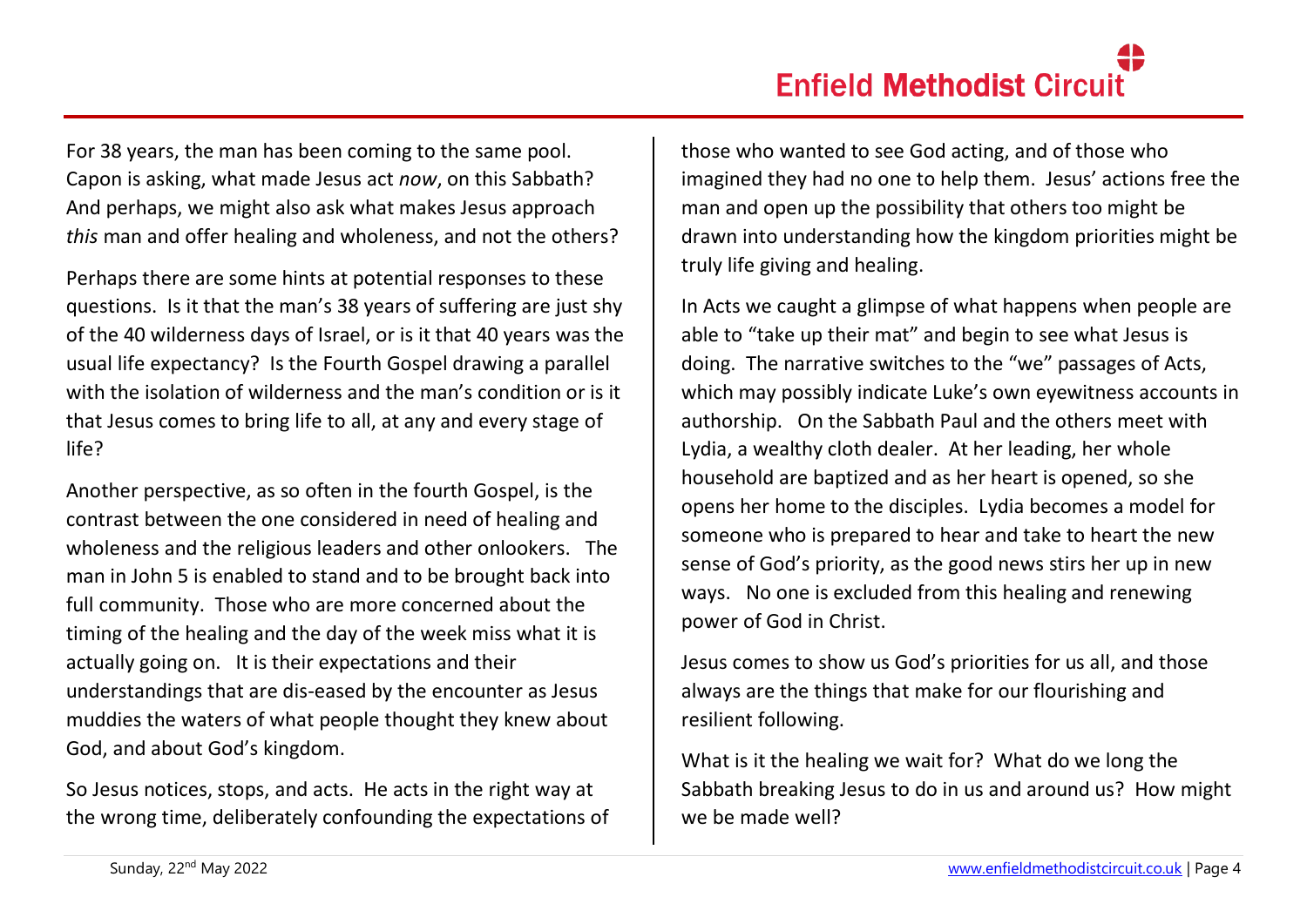#### **A time of prayer**

Let us lift our prayers to the Lord.

Together, we pray for those who have suffered and waited for a long time. We pray for all who live with chronic pain and with recurring distress and disturbance to their lives.

Together, we pray for all who seek to bring comfort and peace, healing and hope to others. We pray for all who are in any sort of need this day. We remember those who are finding it hard to make ends meet, anxious about work or their future. May we be ready to share what we have, and to work for justice and peace with all.

Together, we offer our continued prayers for the challenges to security and justice across our world. We remember those living in places of war and fear. We pray for an end to conflicts and tyranny. We pray for the Church in every land, for our shared mission and openness to where you send us.

Together, we bring our thanks for all who have shared in our journeys of faith. We give thanks for your saints and our communion with you and your people in every place and time. We pray that the risen Christ would come and stay with us.

We lift our prayers to the Lord, in faith and hope. Thanks be to God, in the name of Christ. Amen.

**The Lord's Prayer Our Father, who art in heaven, hallowed be thy name, thy kingdom come. thy will be done. on earth as it is in heaven. Give us this day our daily bread. And forgive us our trespasses. as we forgive those who trespass against us. And lead us not into temptation. but deliver us from evil. For thine is the kingdom, the power, and the glory, for ever and ever.** 

**Amen.***Hymn: STF 654 The love of God comes close.* Sing/ Read /pray /proclaim the words or listen to it here: <https://www.youtube.com/watch?v=aIQO1E6tpJ4>

The love of God comes close where stands an open door to let the stranger in, to mingle rich and poor: The love of God is here to stay, embracing those who walk his way.